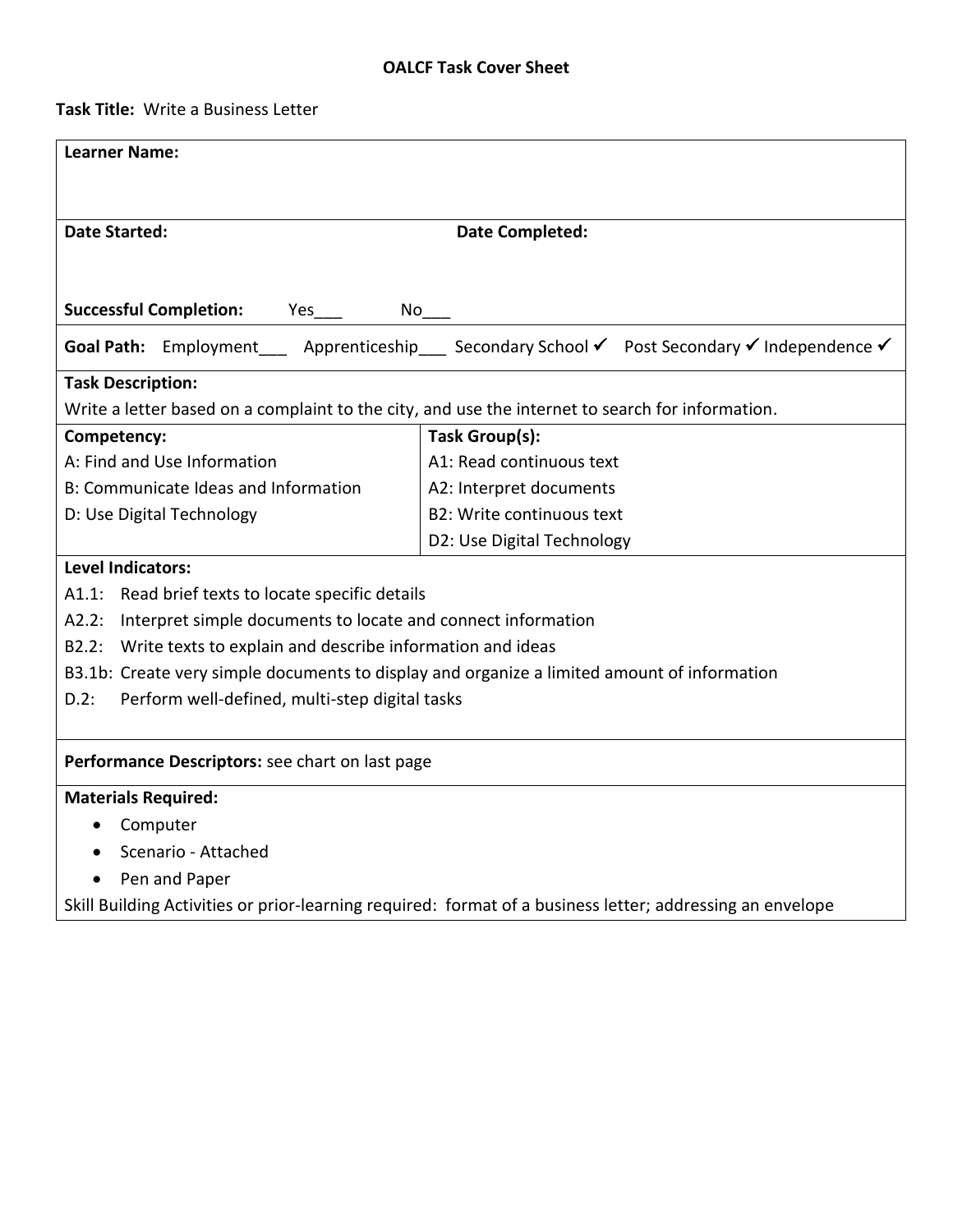**Task Title:** Write a Business Letter

## **Learner Information and Tasks**

This task set will demonstrate your ability to locate information on the internet about a business, how to provide details, and organize your writing.

Task 1: Read the scenario below.

Your blue box was badly cracked by a city trash collector who, after emptying it, carelessly threw it to the curb in front of your residence. Immediately after the incident, you phoned city hall and explained the situation. The clerk you spoke to told you she would report the incident to the complaints department, get back to you, and send you a replacement box within one week. It is now three weeks later, and you still haven't received a call or a new blue box.

- **Task 2:** Using the internet, find your city (or closest city) website. Follow the links to find the city department responsible for blue box recycling. Note the name of this department, and find the mailing address of the city hall.
- **Task 3:** Write a letter of complaint to the department using proper business letter format. In your letter, give a detailed explanation of why you are making the complaint. Be sure to include a date of the incident and subsequent phone call.
- **Task 4:** Use the computer to address an envelope for your letter.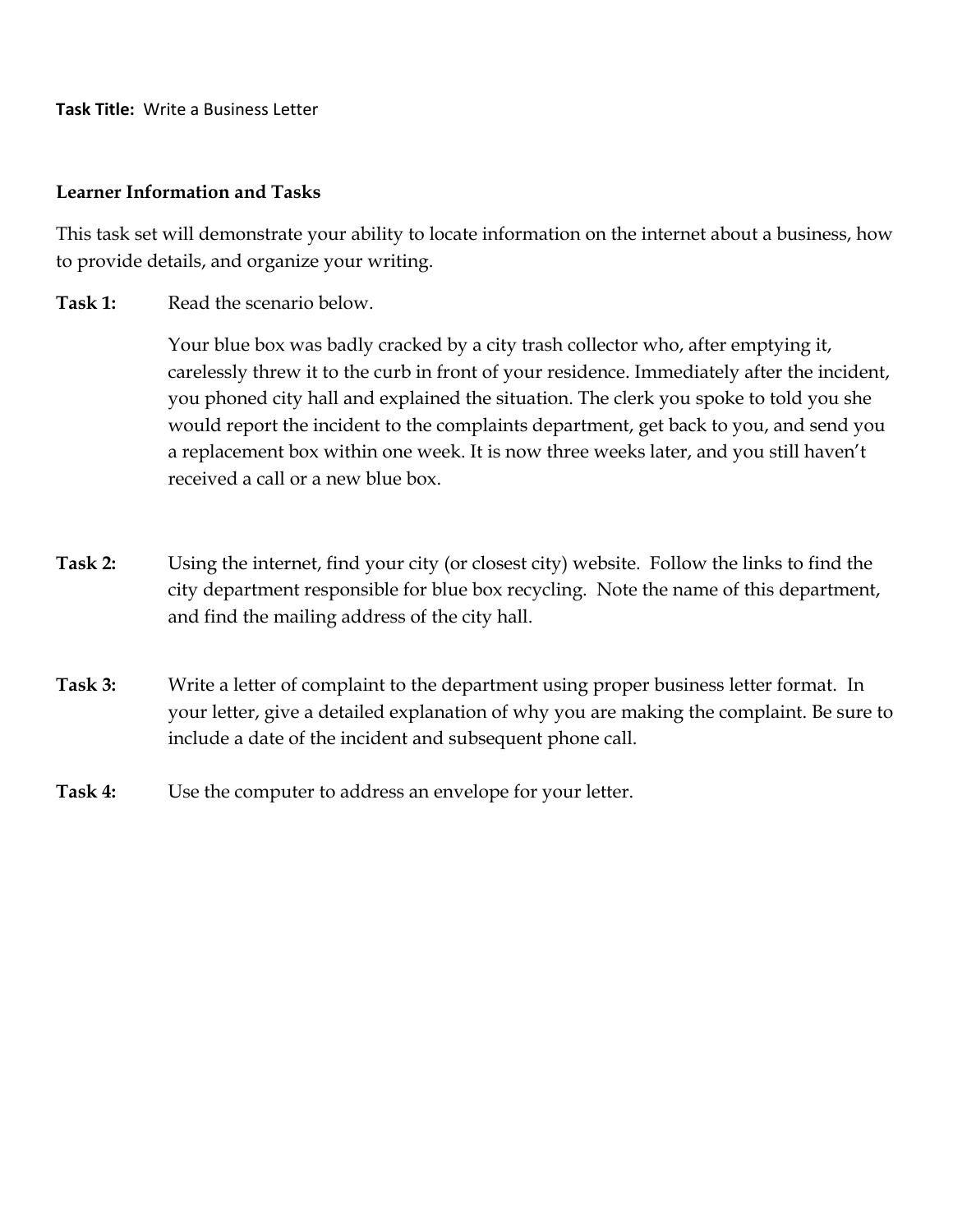| <b>Performance Descriptors</b> |                                                                                                                                                        | Needs Work | with support from<br>Completes task<br>practitioner | Completes task<br>independently |
|--------------------------------|--------------------------------------------------------------------------------------------------------------------------------------------------------|------------|-----------------------------------------------------|---------------------------------|
| A1.1                           | reads short texts to locate a single piece of information                                                                                              |            |                                                     |                                 |
|                                | decodes words and makes meaning of sentences in a single text<br>$\bullet$                                                                             |            |                                                     |                                 |
|                                | follows the sequence of events in straightforward chronological<br>$\bullet$<br>texts                                                                  |            |                                                     |                                 |
|                                | follow simple, straightforward instructional texts<br>٠                                                                                                |            |                                                     |                                 |
|                                | identifies the main idea in brief texts<br>$\bullet$                                                                                                   |            |                                                     |                                 |
| A2.2                           | performs limited searches using one or two search criteria<br>$\bullet$                                                                                |            |                                                     |                                 |
|                                | uses layout to locate information                                                                                                                      |            |                                                     |                                 |
|                                | makes connections between parts of documents<br>$\bullet$                                                                                              |            |                                                     |                                 |
|                                | makes low-level inferences<br>$\bullet$                                                                                                                |            |                                                     |                                 |
| B <sub>2.2</sub>               | writes texts to explain and describe<br>$\bullet$                                                                                                      |            |                                                     |                                 |
|                                | conveys intended meaning on familiar topics for a limited range<br>$\bullet$<br>of purposes and audiences                                              |            |                                                     |                                 |
|                                | begins to sequence writing with some attention to organizing<br>principles (e.g. time, importance)                                                     |            |                                                     |                                 |
|                                | connects ideas using paragraph structure<br>$\bullet$                                                                                                  |            |                                                     |                                 |
|                                | uses limited range of vocabulary and punctuation appropriate<br>$\bullet$<br>to the task                                                               |            |                                                     |                                 |
|                                | begins to select words and tone appropriate to the task<br>$\bullet$                                                                                   |            |                                                     |                                 |
|                                | begins to organize writing to communicate effectively<br>$\bullet$                                                                                     |            |                                                     |                                 |
| <b>B3.1b</b>                   | follows conventions to display information in lists, labels,<br>$\bullet$<br>simple forms, signs (e.g. images support the message, text is<br>legible) |            |                                                     |                                 |